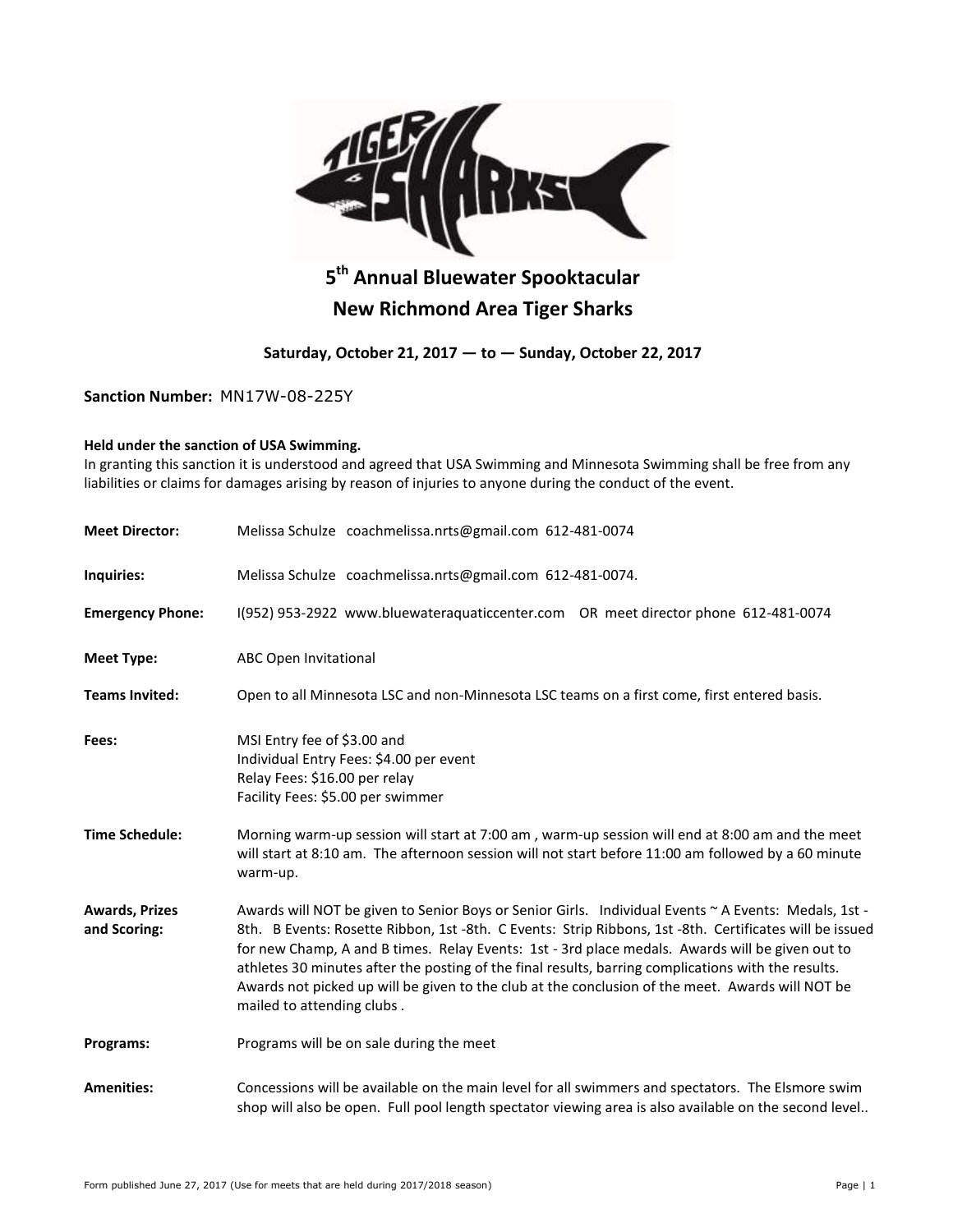#### **FACILITY/LOCATION**

| <b>Meet Location:</b>         | Bluewater Aquatic Center 5885 149th Street West, Apple Valley, MN 55124                                                                                                                                                                                                                                                                               |
|-------------------------------|-------------------------------------------------------------------------------------------------------------------------------------------------------------------------------------------------------------------------------------------------------------------------------------------------------------------------------------------------------|
| <b>Directions:</b>            | Directions from North metro;<br>Take I-35E south from St. Paul to exit 92, Hwy 77 South/Cedar Ave. Head south<br>approximately 3 miles and turn left onto 140th Street W. Proceed approximately 1.5 miles and turn<br>right onto Johnny Cake Ridge Road. After slightly less than 1 mile, turn left onto 149th Street W. The<br>pool is on your left. |
|                               | Directions from the South metro;<br>Take I-35 north veering to the right onto I-35E. Take exit 88B for County Road 42 heading east.<br>Proceed 4.6 miles and turn left onto Johnny Cake Ridge Road. Take next right onto 149th Street W.<br>The pool is on your left.                                                                                 |
|                               | Directions from WI;<br>From I-94 to Exit 249, 494 South. Continue on Hwy 494 South. Take exit 70 for Hwy 35E South toward<br>Albert Lea. Take Exit 92 to merge onto MN-77 S/Cedar Ave. Turn Left on 140th St. W. Turn Right on<br>Johnny Cake Ridge Road. Turn left onto 149th St. West. Destination will be on the left.                             |
| Facility:                     | 8 lanes, 25 yard indoor pool with lanelines and backstroke pennants. Slanted Starting blocks are 28<br>inches above the water surface.                                                                                                                                                                                                                |
| Water depth:                  | The minimum water depth, measured in accordance with Article 103.2.3 is 8 ft at the start end and<br>3.5 ft at the turn end.                                                                                                                                                                                                                          |
| <b>Course certification:</b>  | The competition course has NOT been certified in accordance to 104.2.2C(4).                                                                                                                                                                                                                                                                           |
| Other:                        | Parking: Parking is also available across the street in the ALC (Area Learning Center) parking lot.                                                                                                                                                                                                                                                   |
|                               | Note: No parking at Wise Swim School or at TAGS Gymnastics.                                                                                                                                                                                                                                                                                           |
| <b>ENTRIES</b>                |                                                                                                                                                                                                                                                                                                                                                       |
| <b>Entries To:</b>            | Melissa Schulze entries.nrts@gmail.com                                                                                                                                                                                                                                                                                                                |
| <b>Form of Entries:</b>       | E-mail entries preferred                                                                                                                                                                                                                                                                                                                              |
| <b>Entry Start Date:</b>      | Entries will be accepted beginning at 8:00 pm on Wednesday, September 20, 2017. Entries will be<br>entered in the order in which they are received.                                                                                                                                                                                                   |
| <b>Entry Close Date:</b>      | Entries will close at 8:00PM on Wednesday, October 11, 2017. This is the final date that entries will<br>be accepted for the meet.                                                                                                                                                                                                                    |
| <b>Entry Limitations:</b>     | Age of a swimmer is determined by their age on the first day of the meet. A swimmer may compete<br>in a maximum of 4 individual events per day and 1 relay per day. All seed times must be in yards.                                                                                                                                                  |
| <b>ELIGIBILITY / ATHLETES</b> |                                                                                                                                                                                                                                                                                                                                                       |

**Eligibility:** All USA Swimming registered athletes are eligibale for entry into this meet. This is a 2 day meet with three awards categories: 1)"A" and faster; 2)"B"; and 3)"C/pre-C". The A category will accept times at A and faster, the B category will accept only B times, the C category will accept C and pre-C times. Awards will be distributed according to the category of swimmers' entry.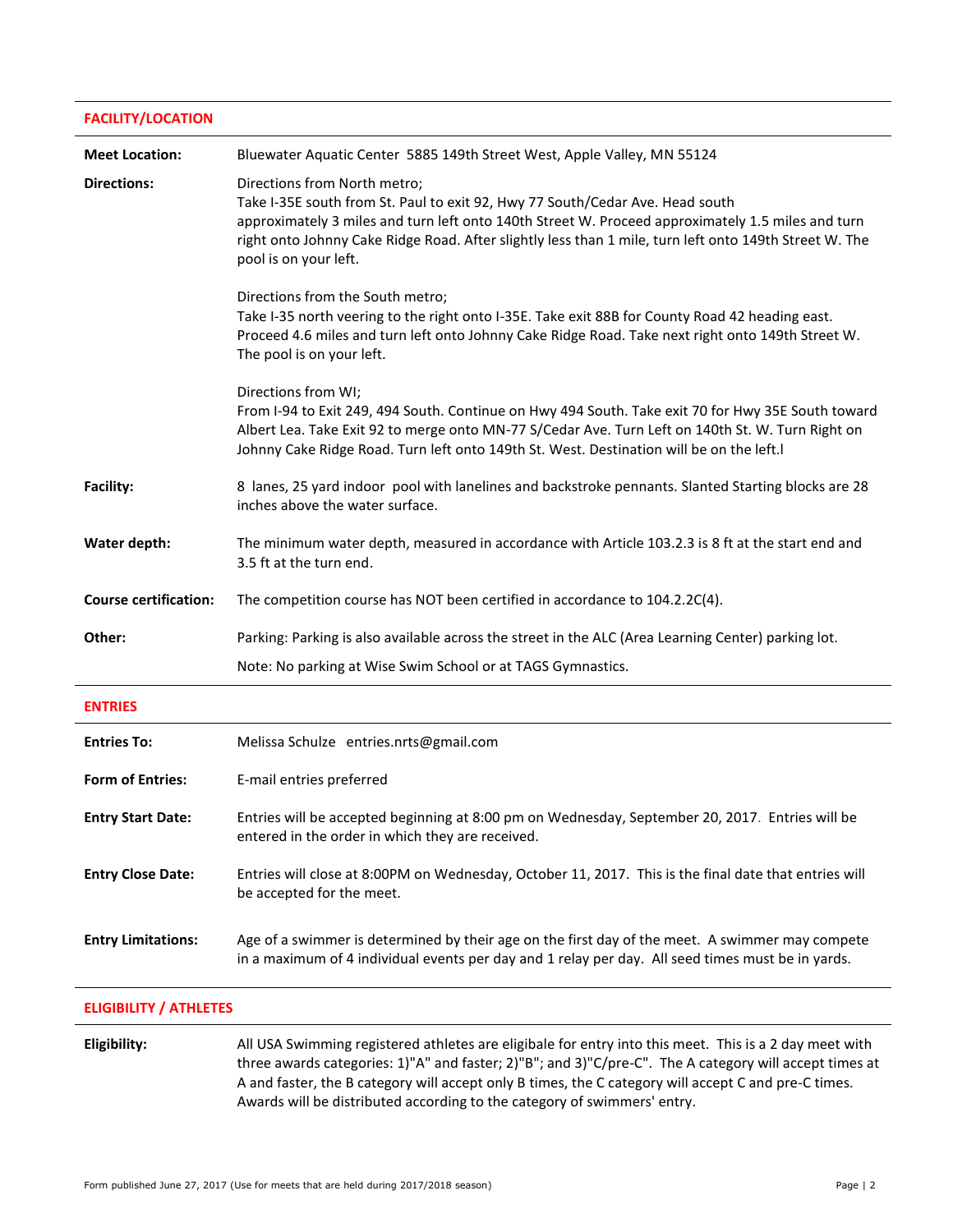| <b>Racing start</b><br><b>Certification:</b>       | Any swimmer entered in the meet must be certified by a USA Swimming member-coach as being<br>proficient in performing a racing start or must start each race from within the water. When<br>unaccompanied by a member-coach, it is the responsibility of the swimmer or the swimmer's legal<br>guardian to ensure compliance with this requirement. |
|----------------------------------------------------|-----------------------------------------------------------------------------------------------------------------------------------------------------------------------------------------------------------------------------------------------------------------------------------------------------------------------------------------------------|
| <b>USA Swimming</b><br>Membership:                 | No swimmer will be permitted to compete unless the swimmer is a member as Provided in Article<br>302 of USA Swimming Rules. All coaches must be current members as provided in Article 302 of USA<br>Swimming Rules. Any club or individual entering a non-USA Swimming registered swimmer will be<br>subject to a \$25 fine per event per swimmer. |
| <b>Swimmers without</b><br><b>A Coach Present:</b> | USA Swimming athlete members must be under the supervision of a USA Swimming member coach<br>during warm-up, competition and warm-down. The Meet Director or Meet Referee shall assist the<br>athlete in making arrangements for such supervision.                                                                                                  |

# **MEET ADMINISTRATION, CONDUCT**

| <b>Coach's Meeting:</b>                    | Will take place on a regular basis at the discretion of the referee.                                                                                                                                                                                                                                                                                                                                                                                                                                                                                                                                                                                                                            |
|--------------------------------------------|-------------------------------------------------------------------------------------------------------------------------------------------------------------------------------------------------------------------------------------------------------------------------------------------------------------------------------------------------------------------------------------------------------------------------------------------------------------------------------------------------------------------------------------------------------------------------------------------------------------------------------------------------------------------------------------------------|
| Warm-up:                                   | Current MSI and USA Swimming Rules will govern all aspects of the warm-ups. If warmup procedures<br>have been modified to accommodate the size of the meet, the procedures MUST be prominently<br>posted in the pool area.                                                                                                                                                                                                                                                                                                                                                                                                                                                                      |
|                                            | Swimmers and coaches are expected to be acquainted with all rules and regulations; the NO Diving<br>and Slip-In Entry rules will be strictly enforced.                                                                                                                                                                                                                                                                                                                                                                                                                                                                                                                                          |
| <b>Rules and</b><br><b>Regulations:</b>    | All information, rules and regulations including time standards, schedules, order of events, meet<br>operations, and requirements will be in accordance with Minnesota Swimming Inc. policies, rules and<br>regulations and USA Swimming Rules and Regulations current edition, and take precedence over any<br>errors or omissions on this form.                                                                                                                                                                                                                                                                                                                                               |
| Changes to the<br><b>Meet Information:</b> | Any changes to the meet information will be discussed, reviewed and voted on at the coaches<br>meeting held each morning before the beginning of the first session of the day. Changes must be<br>approved by a 100% vote of coaches in attendance at the appointed meeting.                                                                                                                                                                                                                                                                                                                                                                                                                    |
| <b>Prohibited:</b>                         | Deck changing: Deck changes are prohibited.<br>✓                                                                                                                                                                                                                                                                                                                                                                                                                                                                                                                                                                                                                                                |
|                                            | Use of audio or visual recording devices including a cell phone, is not permitted in changing<br>✓<br>areas, rest rooms or locker rooms.                                                                                                                                                                                                                                                                                                                                                                                                                                                                                                                                                        |
|                                            | Operations of a drone or any other flying apparatus is prohibited over the venue (pools,<br>✓<br>athlete/coach areas, spectator areas and open ceiling locker rooms) any time athletes, coaches,<br>officials and/or spectators are present.                                                                                                                                                                                                                                                                                                                                                                                                                                                    |
| <b>Distance Events:</b>                    | Heats for distance events may be combined across gender at the Meet Referee's discretion.<br>Minnesota Scratch rules will be in effect. Positive check in for the 500 free and 400 IM events with be<br>accepted at the beginning of the associated session. These events may be re-seeded as needed.<br>There will be a 10 minute warm-up prior to the 500 Free and 400 IM.                                                                                                                                                                                                                                                                                                                    |
| <b>Open Lane Swims:</b>                    | The MSI "Open Lane Swim" procedure will be available at this meet. The open lane fee is \$ 10.00.<br>Sign-up is on a first come basis at the timing table. Swimmers must be registered in the swim meet in<br>order to have the opportunity to participate in Open Lane Swims. In the event of a missed heat, the<br>Referee will determine if the missed swim may occur and how it is conducted. Swimmers may swim<br>events for which they have no times. Swimmers may not exceed the event limit of4 events including<br>Open Lane Swims. Swimmers may scratch an event in order to swim on Open Lane Swim to stay<br>within the entry limit. No refunds will be given for scratched events. |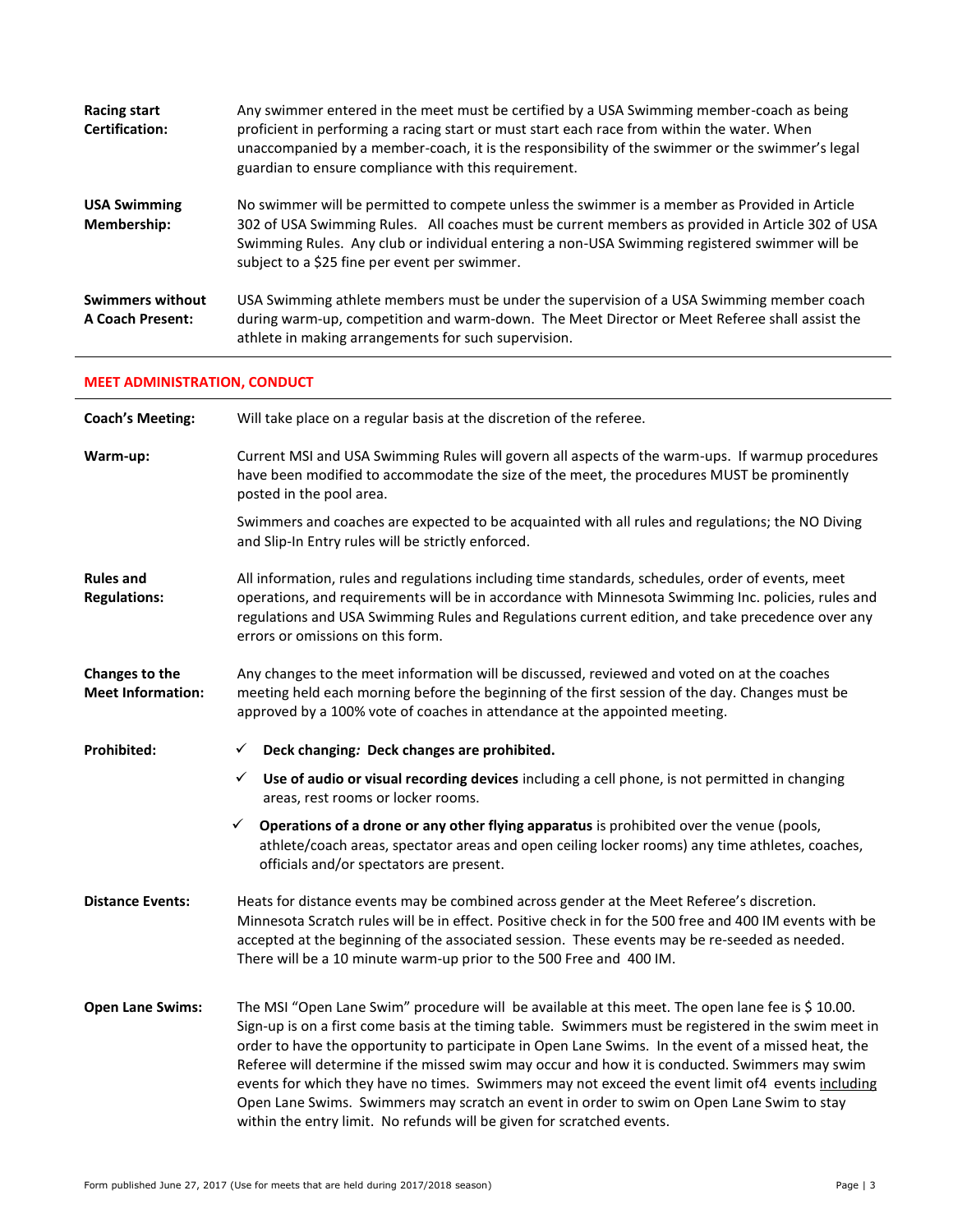## **ORDER OF EVENTS**

|           | <b>Saturday AM</b> | <b>Boys</b> | <b>Girls</b> |           | <b>Sunday AM</b> |
|-----------|--------------------|-------------|--------------|-----------|------------------|
| 10&U      | 200 Medley Relay   | 2           | 57           | 10&U      | 200 Free Relay   |
| 12&U      | 200 Medley Relay   | 3           |              | 12&U      | 200 Free Relay   |
| $9 - 10$  | 100 FR             | 5           | 60           | $9 - 10$  | 50 BR            |
| 8&U       | 100 FR             | 7           | 62           | 8&U       | <b>50 BR</b>     |
| 11-12     | 100 FR             | 8           |              | $11 - 12$ | <b>50 BR</b>     |
| $9 - 10$  | <b>50 BK</b>       | 10          | 65           | $9 - 10$  | <b>50 FR</b>     |
| 8&U       | <b>50 BK</b>       | 12          | 67           | 8&U       | <b>50 FR</b>     |
| $11 - 12$ | 50 FL              | 13          |              | 11-12     | <b>50 FR</b>     |
| $9 - 10$  | 100 IM             | 15          | 70           | $9 - 10$  | 100 FL           |
| 8&U       | 100 IM             | 17          | 72           | 8&U       | <b>50 FL</b>     |
| $11 - 12$ | 100 BR             | 18          |              | $11 - 12$ | 200 FR           |
| $9 - 10$  | <b>50 FL</b>       | 20          |              | $11 - 12$ | 100 BK           |
| $11 - 12$ | 100 FL             | 21          | 76           | $9 - 10$  | 100 BK           |
| $11 - 12$ | <b>50 BK</b>       | 22          |              | $11 - 12$ | 100 IM           |
| $9 - 10$  | 100 BR             | 24          | 79           | $9 - 10$  | 200 FR           |
| $11 - 12$ | 200 IM             | 25          |              |           | 10 Min. Break    |
|           |                    |             |              | $11 - 12$ | 500 FR           |
|           |                    |             |              |           |                  |

| Girls        |           | <b>Saturday AM</b> | <b>Boys</b>    | <b>Girls</b> |           | <b>Sunday AM</b> | <b>Boys</b> |
|--------------|-----------|--------------------|----------------|--------------|-----------|------------------|-------------|
| $\mathbf{1}$ | 10&U      | 200 Medley Relay   | $\overline{2}$ | 57           | 10&U      | 200 Free Relay   | 58          |
|              | 12&U      | 200 Medley Relay   | 3              |              | 12&U      | 200 Free Relay   | 59          |
| 4            | $9 - 10$  | 100 FR             | 5              | 60           | $9 - 10$  | <b>50 BR</b>     | 61          |
| 6            | 8&U       | 100 FR             | 7              | 62           | 8&U       | <b>50 BR</b>     | 63          |
|              | $11 - 12$ | 100 FR             | 8              |              | $11 - 12$ | <b>50 BR</b>     | 64          |
| 9            | $9 - 10$  | <b>50 BK</b>       | 10             | 65           | $9 - 10$  | <b>50 FR</b>     | 66          |
| 11           | 8&U       | <b>50 BK</b>       | 12             | 67           | 8&U       | <b>50 FR</b>     | 68          |
|              | $11 - 12$ | <b>50 FL</b>       | 13             |              | $11 - 12$ | <b>50 FR</b>     | 69          |
| 14           | $9 - 10$  | 100 IM             | 15             | 70           | $9 - 10$  | 100 FL           | 71          |
| 16           | 8&U       | 100 IM             | 17             | 72           | 8&U       | <b>50 FL</b>     | 73          |
|              | $11 - 12$ | 100 BR             | 18             |              | $11 - 12$ | 200 FR           | 74          |
| 19           | $9 - 10$  | <b>50 FL</b>       | 20             |              | $11 - 12$ | 100 BK           | 75          |
|              | $11 - 12$ | 100 FL             | 21             | 76           | $9 - 10$  | 100 BK           | 77          |
|              | $11 - 12$ | <b>50 BK</b>       | 22             |              | $11 - 12$ | 100 IM           | 78          |
| 23           | $9 - 10$  | 100 BR             | 24             | 79           | $9 - 10$  | 200 FR           | 80          |
|              | $11 - 12$ | 200 IM             | 25             |              |           | 10 Min. Break    |             |
|              |           |                    |                |              | $11 - 12$ | 500 FR           | 81          |

| <b>Girls</b> |           | <b>Saturday PM</b> | <b>Boys</b> | <b>Girls</b> |           | <b>Sunday PM</b> |
|--------------|-----------|--------------------|-------------|--------------|-----------|------------------|
| 26           | Senior    | 200 Medley Relay   | 27          | 82           | Senior    | 200 Free Relay   |
|              | 14 & U    | 200 Medley Relay   | 28          |              | 14 & U    | 200 Free Relay   |
| 29           | 12 & U    | 200 Medley Relay   |             | 85           | 12 & U    | 200 Free Relay   |
| 30           | Senior    | 100 BR             | 31          | 86           | Senior    | <b>100 FR</b>    |
|              | $13 - 14$ | 100 BR             | 32          |              | 13-14     | <b>100 FR</b>    |
| 33           | $11 - 12$ | 100 FR             |             | 89           | $11 - 12$ | <b>50 BR</b>     |
| 34           | Senior    | 200 FR             | 35          | 90           | Senior    | 200 FL           |
|              | $13 - 14$ | 200 FR             | 36          |              | 13-14     | 200 FL           |
| 37           | $11 - 12$ | <b>50 FL</b>       |             | 93           | $11 - 12$ | <b>50 FR</b>     |
| 38           | Senior    | 100 FL             | 39          | 94           | Senior    | 200 IM           |
|              | 13-14     | 100 FL             | 40          |              | 13-14     | 200 IM           |
| 41           | $11 - 12$ | 100 BR             |             | 97           | $11 - 12$ | 200 FR           |
| 42           | Senior    | 100 IM             | 43          | 98           | Senior    | 200 BR           |
|              | 13-14     | 100 IM             | 44          |              | 13-14     | 200 BR           |
| 45           | $11 - 12$ | 100 FL             |             | 101          | $11 - 12$ | 100 BK           |
| 46           | Senior    | 200 BK             | 47          | 102          | Senior    | 100 BK           |
|              | $13 - 14$ | 200 BK             | 48          |              | 13-14     | 100 BK           |
| 49           | $11 - 12$ | <b>50 BK</b>       |             | 105          | $11 - 12$ | 100 IM           |
| 50           | Senior    | <b>50 FR</b>       | 51          |              |           | 10 Min. Break    |
|              | $13 - 14$ | <b>50 FR</b>       | 52          | 106          | $11 - 12$ | <b>500 FR</b>    |
| 53           | $11 - 12$ | 200 IM             |             | 107          | Senior    | 500 FR           |
|              | 10        | <b>Min. Break</b>  |             |              | 13-14     | <b>500 FR</b>    |
| 54           | Senior    | 400 IM             | 55          |              |           |                  |
|              | 13-14     | 400 IM             | 56          |              |           |                  |

| Girls |           | <b>Saturday PM</b> | <b>Boys</b> | <b>Girls</b> |           | <b>Sunday PM</b> | <b>Boys</b> |
|-------|-----------|--------------------|-------------|--------------|-----------|------------------|-------------|
| 26    | Senior    | 200 Medley Relay   | 27          | 82           | Senior    | 200 Free Relay   | 83          |
|       | 14 & U    | 200 Medley Relay   | 28          |              | 14 & U    | 200 Free Relay   | 84          |
| 29    | 12 & U    | 200 Medley Relay   |             | 85           | 12 & U    | 200 Free Relay   |             |
| 30    | Senior    | 100 BR             | 31          | 86           | Senior    | 100 FR           | 87          |
|       | $13 - 14$ | 100 BR             | 32          |              | 13-14     | 100 FR           | 88          |
| 33    | $11 - 12$ | 100 FR             |             | 89           | $11 - 12$ | <b>50 BR</b>     |             |
| 34    | Senior    | 200 FR             | 35          | 90           | Senior    | 200 FL           | 91          |
|       | $13 - 14$ | 200 FR             | 36          |              | 13-14     | 200 FL           | 92          |
| 37    | $11 - 12$ | <b>50 FL</b>       |             | 93           | $11 - 12$ | <b>50 FR</b>     |             |
| 38    | Senior    | 100 FL             | 39          | 94           | Senior    | 200 IM           | 95          |
|       | $13 - 14$ | 100 FL             | 40          |              | $13 - 14$ | 200 IM           | 96          |
| 41    | $11 - 12$ | 100 BR             |             | 97           | $11 - 12$ | 200 FR           |             |
| 42    | Senior    | 100 IM             | 43          | 98           | Senior    | 200 BR           | 99          |
|       | $13 - 14$ | 100 IM             | 44          |              | $13 - 14$ | 200 BR           | 100         |
| 45    | $11 - 12$ | 100 FL             |             | 101          | $11 - 12$ | 100 BK           |             |
| 46    | Senior    | 200 BK             | 47          | 102          | Senior    | 100 BK           | 103         |
|       | $13 - 14$ | 200 BK             | 48          |              | 13-14     | 100 BK           | 104         |
| 49    | $11 - 12$ | <b>50 BK</b>       |             | 105          | $11 - 12$ | 100 IM           |             |
| 50    | Senior    | <b>50 FR</b>       | 51          |              |           | 10 Min. Break    |             |
|       | $13 - 14$ | <b>50 FR</b>       | 52          | 106          | $11 - 12$ | 500 FR           |             |
| 53    | $11 - 12$ | 200 IM             |             | 107          | Senior    | <b>500 FR</b>    | 108         |
|       | 10        | <b>Min. Break</b>  |             |              | 13-14     | 500 FR           | 109         |
| 54    | Senior    | 400 IM             | 55          |              |           |                  |             |
|       | 13-14     | 400 IM             | 56          |              |           |                  |             |